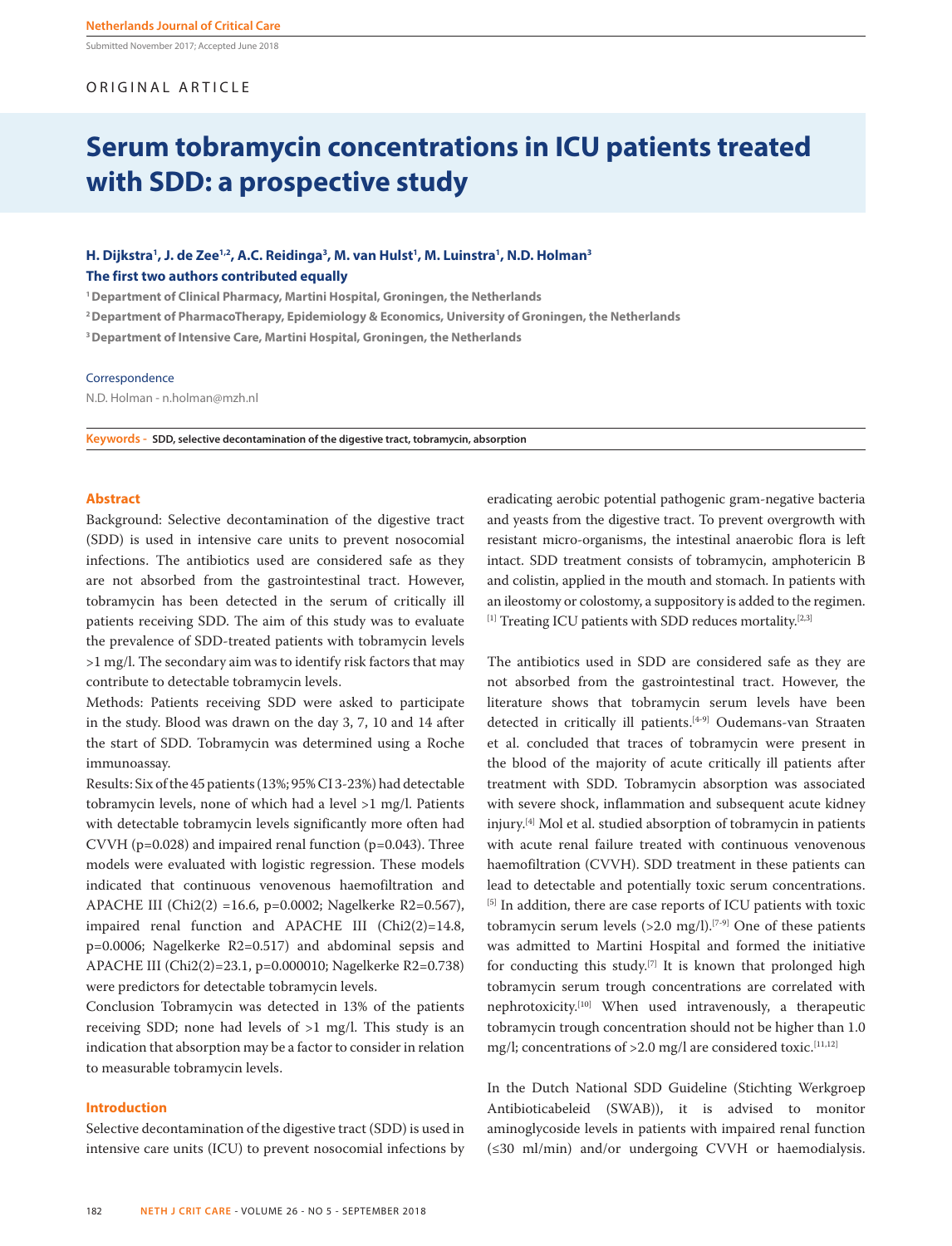However, the guideline provides no guidance if high tobramycin concentrations are detected.<sup>[13]</sup>

The aim of this study was to evaluate the prevalence of SDDtreated ICU patients with tobramycin levels of >1.0 mg/l. Furthermore, we hypothesise that there should be a reason why tobramycin is absorbed from the gastrointestinal tract. The secondary aim is to identify risk factors that may contribute to an increased risk of absorption of tobramycin.

# **Materials and Methods**

After receiving permission from the Medical Ethics Review Committee (RTPO Leeuwarden, the Netherlands) we performed a single-centre observational prospective cohort study. The trial was registered in the Dutch trial register (NTR) as trial number NTR5661.

All patients admitted to the ICU and receiving treatment with SDD were asked to participate in the study. Patients were informed about the research through a patient information letter. If the patient agreed to participate, he or she had to sign informed consent. A representative had to provide permission if the patient was unable to due to sedation and/or severe illness.

# **Inclusion criteria**

- Patients admitted to the ICU
- Patients receiving SDD four times daily

#### **Exclusion criteria**

- Patients admitted to the burns ICU
- Patients receiving tobramycin concurrently or 72 hours prior to SDD treatment
- Patients not treated with the regular schedule

The SDD treatment in the Martini Hospital is administered four times daily and consists of:

- 1 g cefotaxime intravenously four times daily for the first four days
- 0.5 g mouth paste (in ventilated patients) with 2% colistin, 2% tobramycin and 2% amphotericin B
- 10 ml suspension with 100 mg colistin, 80 mg tobramycin and 500 mg amphotericin B

If a patient met the inclusion criteria and permission was obtained, the patient was included in the study. Patients received SDD according to a four-times daily schedule, therefore continuous tobramycin levels were to be expected. On day 3, 7, 10 and 14 after the starting SDD a blood sample was drawn during the standard blood collection round at 6 am. If a patient was discharged within 14 days, blood samples were taken as long as the patient was admitted to the ICU. Tobramycin serum concentrations were determined using a Roche immunoassay

(Cobas c502, Roche diagnostics, Almere, the Netherlands). The limit of quantification was 0.3 mg/l. Patient data were obtained from the electronic medical records (Chipsoft). The glomerular filtration rate (GFR) was estimated using the Cockcroft and Gault formula.<sup>[14]</sup>

Data were analysed with IBM SPSS Statistics 25.0 (IBM Corporation, New York, USA). Descriptive statistics (such as frequencies, percentage, mean and standard deviation) were used to show patient characteristics. The primary outcome of our study was the number of patients with a tobramycin level >1 mg/l. The secondary outcome was the number of patients with measurable tobramycin concentrations. To explore and test differences between groups the Student's t-test was used. The Mann-Whitney U test was used for not normally distributed values. The Fisher exact test was used for nominal values. To adjust for multiplicity, we used the Holm-Bonferroni procedure. Furthermore, logistic regression was used to explore if tobramycin cases could be predicted by risk factors of absorption and reduced excretion. As pre-specified risk factors for absorption we defined: abdominal surgery, sepsis, and number of routes of SDD administration. Risk factors for reduced excretion were: impaired renal function defined as a GFR <30 ml/min and CVVH. To correct for the severity of illness, the APACHE III score at admission was introduced in the model.

#### **Results**

Between March and October 2016, 50 patients were included. Due to incomplete data five patients were excluded from the data analysis. *Figure 1* shows the consort flow diagram of this study. Patient characteristics and an overview of the SDD treatment of the included 45 patients are shown in *table 1*.



**Figure 1.** The consort flow diagram

#### *Primary aim: prevalence*

Of the 45 patients included in this study, none had a tobramycin level of >1 mg/l. Six patients (13%; 95% CI -23) had detectable tobramycin levels. In *table 2*, an overview is given of the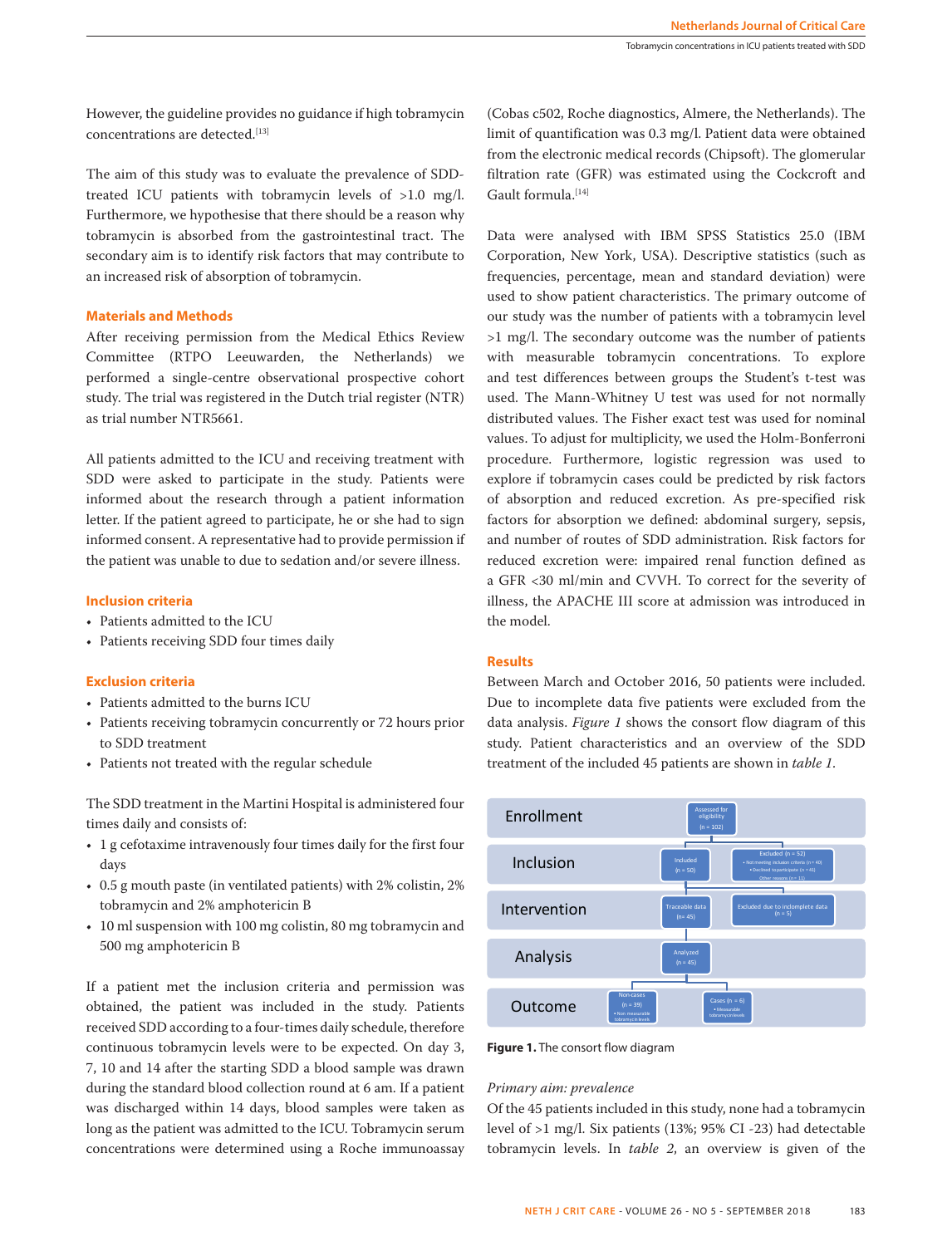Tobramycin concentrations in ICU patients treated with SDD

**Table 1.** Characteristics of patients and SDD use

| <b>Characteristic</b>                    | Value*      |
|------------------------------------------|-------------|
| <b>General parameters</b>                |             |
| Male - no. (%)                           | 30(67)      |
| Age - years                              | $67 \pm 14$ |
| Duration of stay - days                  | $18 \pm 19$ |
| <b>APACHE III score at admission</b>     | $76 + 23$   |
| Type of admission                        | No. (%)     |
| Elective                                 | 7(16)       |
| Emergency                                | 39 (84)     |
| Cause of admission                       | No. (%)     |
| Medical                                  | 22(49)      |
| <b>Emergency surgery</b>                 | 15(33)      |
| Elective surgery                         | 8(18)       |
| Events during stay                       | No. (%)     |
| Abdominal surgery                        | 22 (49)     |
| Sepsis                                   | 27(60)      |
| Abdominal sepsis                         | 9(20)       |
| Impaired renal function (GFR <30 ml/min) | 12(27)      |
| <b>CVVH</b>                              | 11(24)      |
| Haemodialysis                            | 1(2)        |
| Type of SDD treatment                    | No (%)      |
| Suspension                               | 45 (100)    |
| Mouth paste                              | 35(78)      |
| Suppository                              | 2(4)        |
| <b>Duration of treatment</b>             | Days        |
| Total                                    | $18 \pm 18$ |
| Suspension                               | $16 \pm 18$ |
| Mouth paste                              | $13 \pm 19$ |
| Suppository                              | $15 \pm 13$ |

\* scale variables: mean ± standard deviation, nominal variables: number and percentage

**Table 2.** Tobramycin levels in patients with detectable tobramycin levels in mg/l. The limit of quantification is 0.3 mg/l, values below this limit are reported as <0.3.

| Patient*       | <b>Tobramycin level (mg/l)</b> |       |               |            |
|----------------|--------------------------------|-------|---------------|------------|
|                | Day 3                          | Day 7 | <b>Day 10</b> | Day 14     |
| 1              | < 0.3                          | < 0.3 | < 0.3         | 0.8        |
| $\overline{2}$ | < 0.3                          | < 0.3 | 0.7           | 0.4        |
| $\overline{3}$ | 0.5                            | 0.6   | < 0.3         | Discharged |
| $\overline{4}$ | < 0.3                          | < 0.3 | 0.4           | < 0.3      |
| 5              | < 0.3                          | < 0.3 | 0.7           | Discharged |
| 6              | < 0.3                          | < 0.3 | < 0.3         | 0.4        |

\*Only the 6 patients with detectable levels out of in total 45 patients are displayed. All other patients had levels below the limit of quantification.

tobramycin levels for the six patients with detectable tobramycin. As shown, the occurrence of tobramycin absorption is not consistent. For example, patient 3 had detectable tobramycin on day 3 and day 7 of treatment, however, the levels were undetectable on day 10. No high

(≥1.0 mg/l) tobramycin serum concentrations were found, which suggests that no dose adjustments were necessary. The question arises whether therapeutic drug monitoring (TDM) of tobramycin as propagated by the SWAB guideline is useful for patients receiving SDD treatment. Nevertheless, tobramycin levels during the full SDD treatment remain unknown; we only measured serum levels during the first 14 days, on 4 set days. Further research should be done to confirm that TDM is necessary and which cut-off levels should be used to adjust of SDD.

**Table 3.** Patient characteristics and use of SDD in patients with and without detectable tobramycin levels. To control for the family wise error rate due to multiple testing, the Holm-Bonferroni correction was applied to p values.

| <b>Characteristic</b>                             | Detectable tobramycin levels* |                    |                       |  |
|---------------------------------------------------|-------------------------------|--------------------|-----------------------|--|
|                                                   | $No (n=39)$                   | Yes $(n=6)$        | p valuet              |  |
| <b>General parameters</b>                         |                               |                    |                       |  |
| Male - no. (%)                                    | 26(67)                        | 4(67)              | n.a. [1.000]          |  |
| Age - years                                       | $67(61-76)$                   | 76.5 (73-81.5)     | $0.091$ $[0.021]$     |  |
| Duration of stay - days                           | $11(7-16)$                    | 23 (13-30)         | $0.085$ [0.014]       |  |
| <b>APACHE III score at admission</b>              | $72 + 6.5$                    | $99 + 30$          | $0.077$ [0.006]       |  |
| Type of admission - no. (%)                       |                               |                    |                       |  |
| Elective                                          | 6(15)                         | 1(17)              | n.a. [1.000]          |  |
| Emergency                                         | 33 (85)                       | 5(83)              |                       |  |
| Cause of admission - no. (%)                      |                               |                    |                       |  |
| Medical                                           | 21(54)                        | 1(17)              | $0.232$ [0.151]       |  |
| <b>Emergency surgery</b>                          | 11(28)                        | 4(67)              |                       |  |
| Elective surgery                                  | 7(18)                         | 1(17)              |                       |  |
| Events during stay - no. (%)                      |                               |                    |                       |  |
| Abdominal surgery                                 | 18 (46)                       | 4(67)              | $0.312$ [0.414]       |  |
| <b>Sepsis</b>                                     | 21(54)                        | 6(100)             | $0.106$ [0.067]       |  |
| Abdominal sepsis                                  | 5(13)                         | 4(67)              | $0.082$ [0.010]       |  |
| Impaired renal function (GFR<br>$<$ 30 ml/min $)$ | 7(18)                         | 5(83)              | $0.043$ [0.003]       |  |
| <b>CVVH</b>                                       | 6(15)                         | 5(83)              | $0.028$ [0.002]       |  |
| Haemodialysis                                     | 1(3)                          | 0(0)               | n.a. [1.000]          |  |
| Type of SDD treatment                             |                               |                    |                       |  |
| Suspension - no. (%)                              | 39 (100)                      | 6(100)             | n.a., all<br>patients |  |
| Mouth paste - no. (%)                             | 29 (74)                       | 6(100)             | $0.302$ [0.312]       |  |
| Suppository - no. (%)                             | $\Omega$                      | 2(33)              | $0.097$ [0.015]       |  |
| Number of routes of<br>administration of SDD      | $2(1 - 2)$                    | $2(2-3)$           | $0.093$ $[0.011]$     |  |
| Duration of treatment (days)                      |                               |                    |                       |  |
| Total                                             | $9(5 - 14)$                   | $22(12 - 45.8)$    | $0.091$ $[0.008]$     |  |
| Mouth paste                                       | $5.5(2 - 10.5)$               | $12.5(5.8 - 40.8)$ | $0.268$ [0.077]       |  |
| Suppository                                       |                               | $14.5(5.0 - 14.5)$ | n.a.                  |  |

\*scale variables with non-normal distribution: median and IQR, Mann-Whitney U test; scale variables with normal distribution: mean ± 95% confidence interval, t-test; nominal variables: number and percentage, Fisher exact or Chi2 test. †p value with Holm-Bonferroni correction applied to 14 tests, unadjusted p-value between brackets. Tests with an unadjusted p value of 1 were excluded from the Holm-Bonferroni correction. n.a. = not applicable.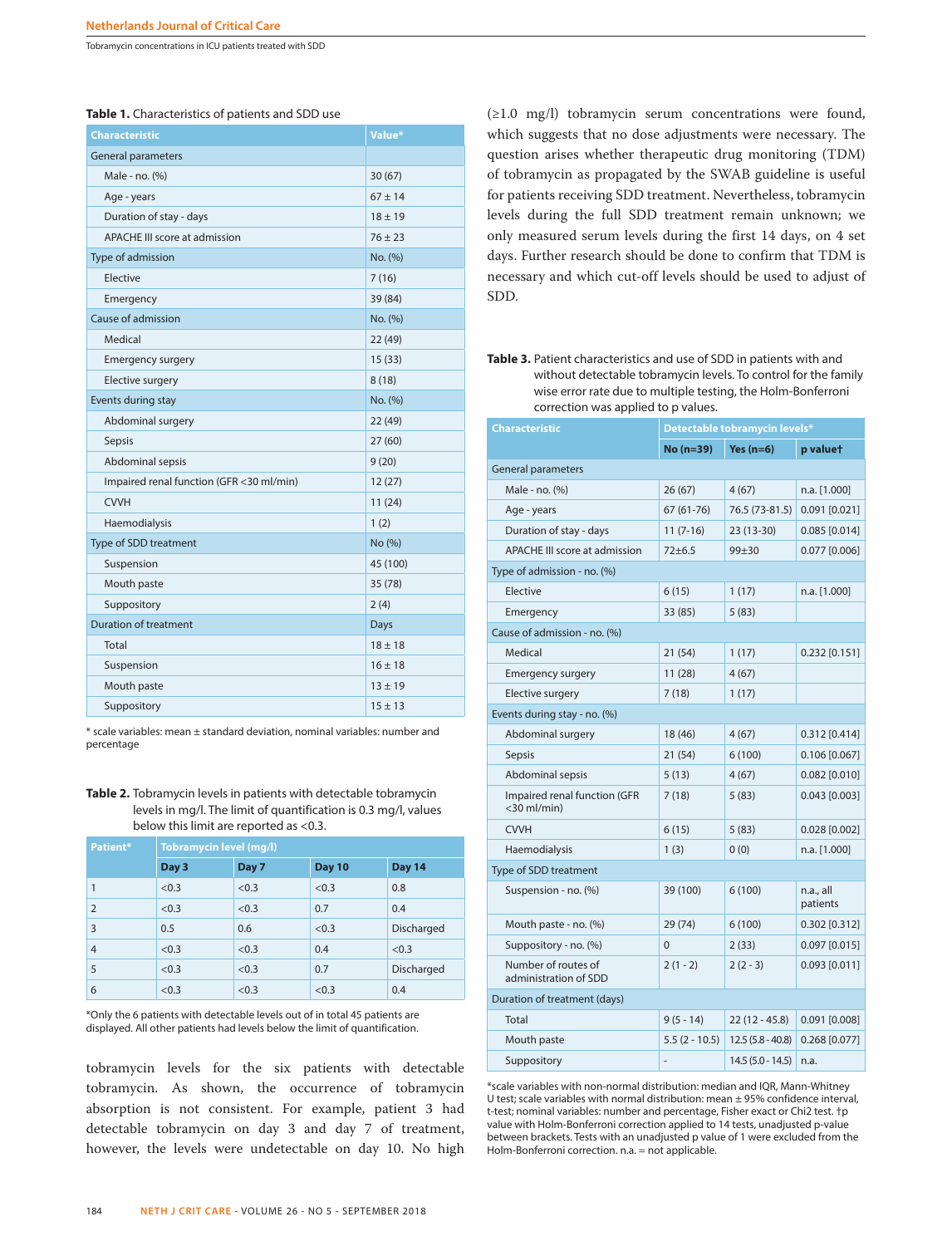# **Secondary aim: identification of risk factors**

*Table 3* shows the differences in patient characteristics and use of SDD between patients with and without detectable tobramycin. CVVH (two-sided Fisher's exact test, Holm-Bonferroni p=0.028) and impaired renal function (two-sided Fisher's exact test, Holm-Bonferroni p=0.043) were significantly more frequent in patients with detectable tobramycin than in patients without detectable levels. Moreover, all patients with detectable tobramycin levels had impaired renal function and / or CVVH during the study period. In the univariate analysis, the frequency of risk factors for absorption, such as abdominal sepsis (two-sided Fisher's exact test, Holm-Bonferroni p=0.082) and abdominal surgery (two-sided Fisher's exact test, Holm-Bonferroni p=0.312), was not significantly different between patients with and without detectable tobramycin. Interestingly, detectable tobramycin was found in all patients who received suppositories as part of SDD.

Logistic regression analyses were conducted to predict detectable tobramycin levels using the APACHE III score at admission, abdominal surgery, sepsis, number of routes of SDD administration, CVVH and impaired renal function as predictors. Due to the limited number of patients with detectable tobramycin, three separate models were evaluated *(table 4)*.

**Table 4.** Logistic regression models to predict patients with detectable tobramycin levels

|                                                                                  | <b>Coefficient</b> | <b>Standard error</b> Odds ratio |                              |  |
|----------------------------------------------------------------------------------|--------------------|----------------------------------|------------------------------|--|
| <b>CVVH and APACHE III model</b>                                                 |                    |                                  |                              |  |
| Constant                                                                         | $-9.011$           | $3.623$ (p=0.013)                | $\qquad \qquad \blacksquare$ |  |
| <b>CVVH</b>                                                                      | 3.431              | $1.340$ (p=0.010)                | 30.9                         |  |
| <b>APACHE III score</b>                                                          | 0.066              | $0.038$ (p=0.082)                | 1.07                         |  |
| Chi <sup>2</sup> 16.615, p=0.0002, degrees of freedom=2; Nagelkerke $R^2$ =0.567 |                    |                                  |                              |  |
| Impaired renal function and APACHE III model                                     |                    |                                  |                              |  |
| Constant                                                                         | $-7.868$           | $2.990$ (p=0.009)                | $\overline{a}$               |  |
| Impaired renal function                                                          | 2.997              | $1.248$ (p=0.017)                | 19.6                         |  |
| <b>APACHE III score</b>                                                          | 0.054              | $0.032$ (p=0.088)                | 1.06                         |  |
| Chi <sup>2</sup> 14.847, p=0.0006, degrees of freedom=2; Nagelkerke $R^2$ =0.517 |                    |                                  |                              |  |
| Abdominal sepsis and APACHE III model                                            |                    |                                  |                              |  |
| Constant                                                                         | $-17.143$          | $6.793$ (p=0.012)                | $\overline{a}$               |  |
| Abdominal sepsis                                                                 | 6.302              | 2.487 (p=0.011)                  | 545                          |  |
| <b>APACHE III score</b>                                                          | 0.145              | $0.063$ (p=0.022)                | 1.16                         |  |
| Chi <sup>2</sup> 23.1, p=0.00001, degrees of freedom=2; Nagelkerke $R^2$ =0.738  |                    |                                  |                              |  |

The logistic regression model with CVVH and APACHE III was tested to have a better fit compared with a constant-only model (Chi<sup>2</sup><sub>(2)</sub> = 16.6, p=0.0002; Nagelkerke R<sup>2</sup>=0.567). This indicates that CVVH and APACHE III are predictors for patients to have detectable tobramycin. Only CVVH was found to be a significant predictor (p=0.01). A test of a model with impaired renal function and APACHE III against a constant-only model

was statistically significant (Chi<sup>2</sup><sub>(2)</sub>=14.8, p=0.0006; Nagelkerke R2 =0.517). Therefore, impaired renal function and APACHE III are predictors for patients with detectable tobramycin. Only impaired renal function was a significant predictor (p=0.017). A model with abdominal sepsis and APACHE III as predictors was significant compared with a constant-only model (Chi<sup>2</sup><sub>(2)</sub>=23.1, p=0.000010; Nagelkerke R<sup>2</sup>=0. 0.738). The combined information about abdominal sepsis (p=0.011) and APACHE III (0.022) could predict whether patients had detectable tobramycin. We could not evaluate a valid model with CVVH, impaired renal function and abdominal sepsis as predictors. Also, it was not possible to test the interaction of abdominal sepsis and impaired renal function.

#### **Discussion**

The primary aim of our study was to estimate the prevalence of patients with a tobramycin level of above 1 mg/ml in SDD-treated ICU patients. In our study, no patients reached the primary outcome of a tobramycin level above 1 mg/l. Tobramycin levels were detected in 13% of patients. Within the group of patients with detectable tobramycin, highly variable levels were found.

The secondary aim of our study was to identify risk factors for detectable tobramycin. All patients with detectable tobramycin levels had a GFR of <30 ml/min and/or CVVH. Only CVVH and impaired renal function were found to be significant predictors of detectable tobramycin levels in the univariate analysis. This is in line with previous research. $[4-6]$  In multivariate analyses, CVVH, impaired renal function and abdominal sepsis were found to predictors of detectable tobramycin in addition to APACHE III in three separate logistic regression models.

Because tobramycin is renally cleared, impaired renal function and/or CVVH is related to measurable tobramycin levels. $[4-6]$ However, this does not explain how the tobramycin entered the bloodstream, since it is not readily absorbed from the gastrointestinal tract. We think that the presence of detectable tobramycin is due to a combination of an increase in absorption on the one hand, and a lack of excretion of the absorbed tobramycin on the other hand. Previous studies focused mainly on the elimination part.<sup>[4-6]</sup> Therefore, we looked at potential risk factors for the absorption of tobramycin, such as abdominal surgery, sepsis (associated with intestinal barriers  $loss^{[15]}$ ), abdominal sepsis and number of routes of administration. Unfortunately, mainly due to the limited number of cases and/ or patients included in our study we were not able to detect or to rule out a significant contribution of risk factors for absorption in the occurrence of detectable tobramycin levels. Also, it was not possible to construct a valid logistic regression model to explore the influence of absorption in addition to reduced renal clearance on the possibility of detectable tobramycin levels.